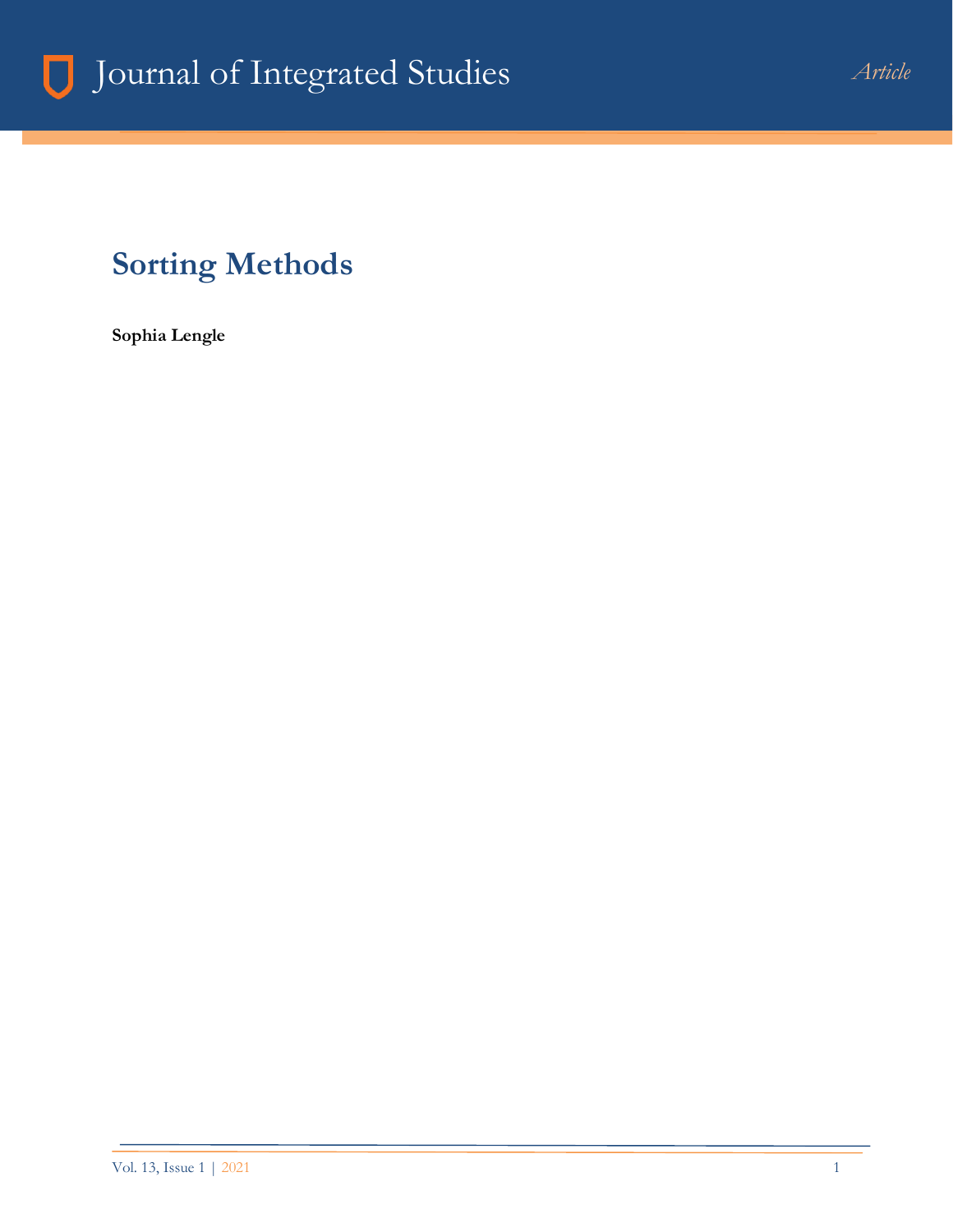## *Sorting Methods(Top)*

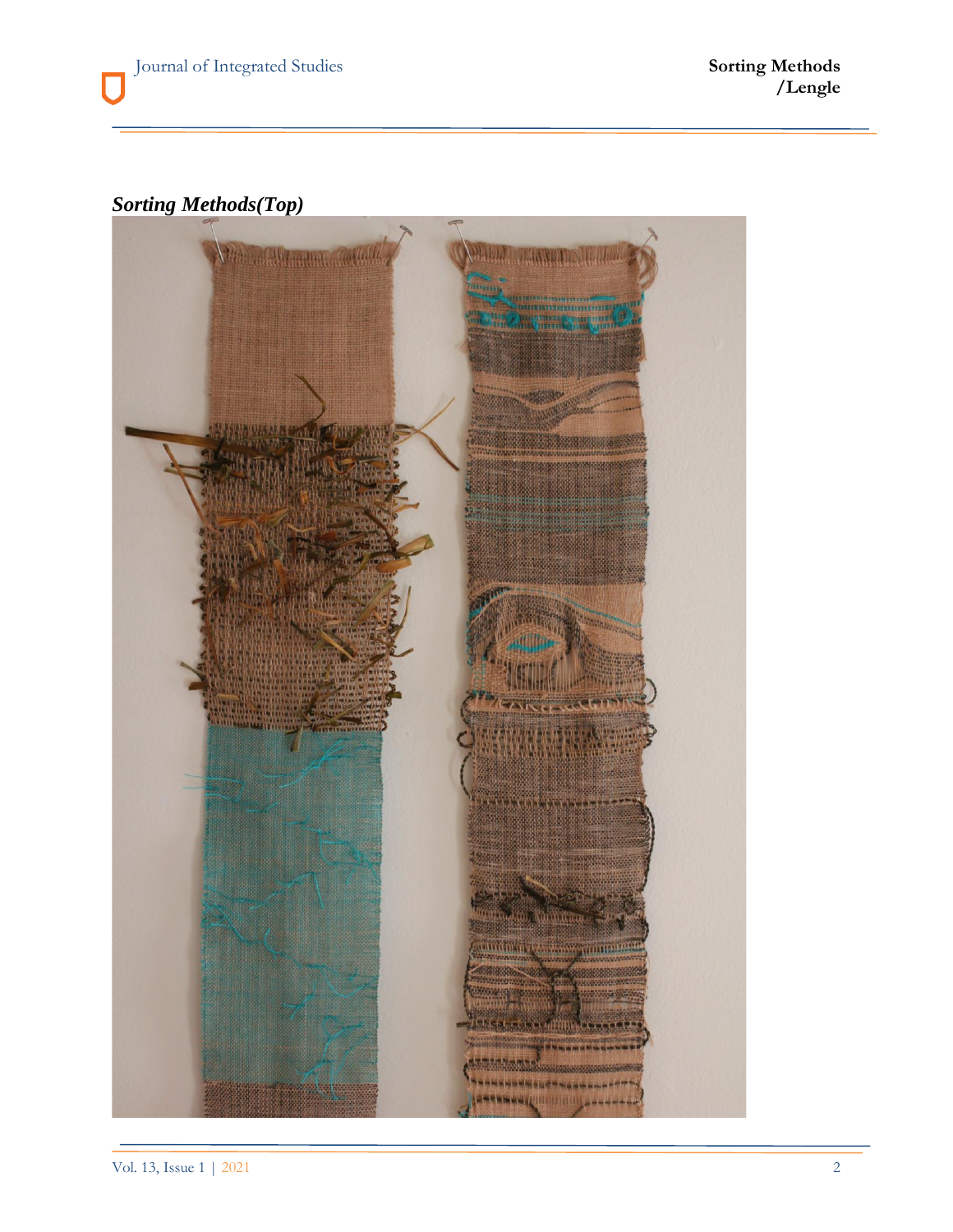## *Sorting Methods(Mid)*

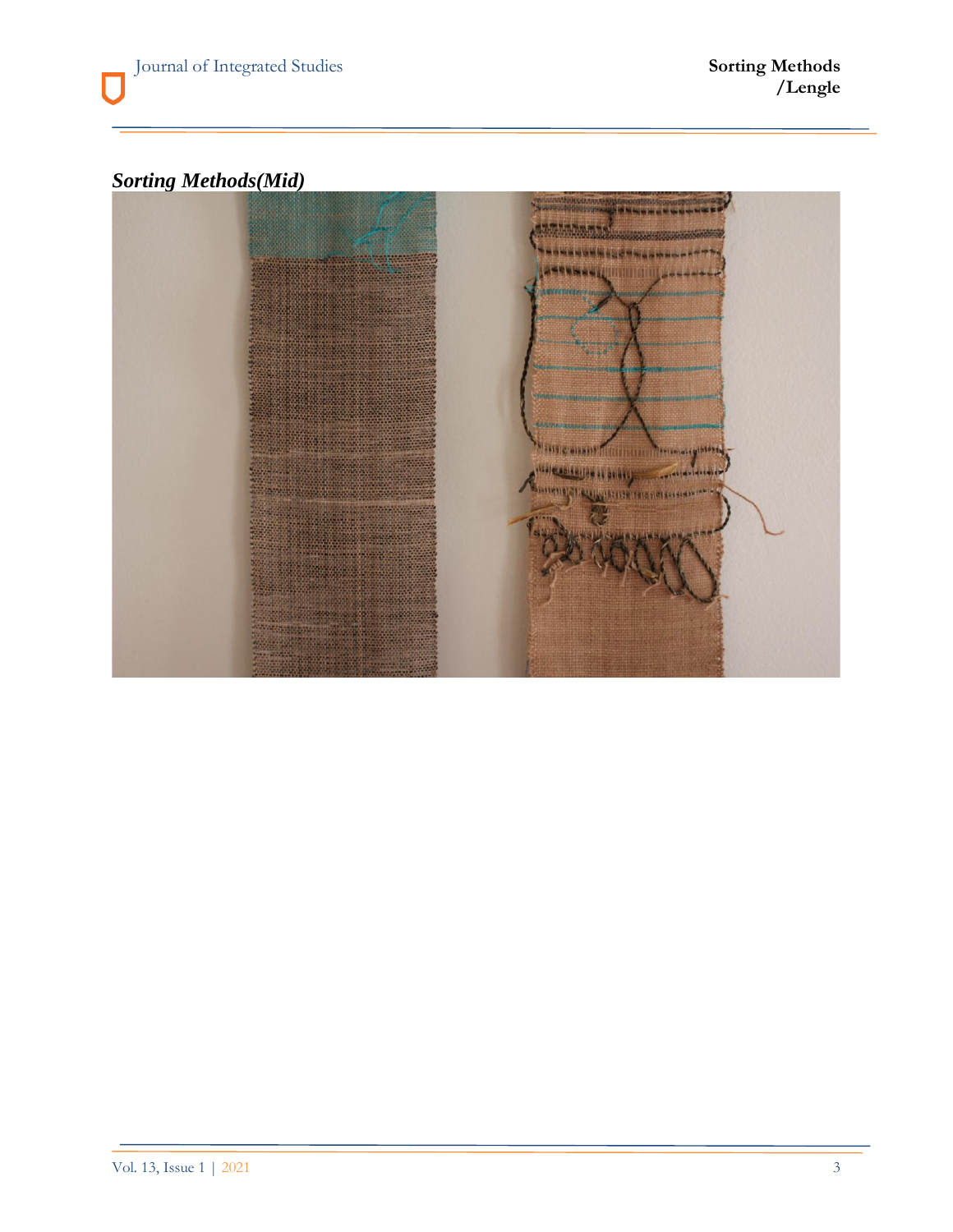*Sorting Methods(Fringe)*



## *Artist Statement:*

*I approach my Craft practice with a mixture of material curiosity and selfimposed parameters. I work with what I have at hand and challenge myself to elevate a material through the time I invest working with it. In weaving, there are parameters set at the beginning: ends per inch, warp material, threading pattern etc. Yet, within these rules, I still have ample room to work intuitively and respond to my materials. I use weaving, sewing, drawing and lapidary in my practice to delve into my lived experience of womanhood and relate to the stories of women around me, past and present. The themes that underpin my inspiration, materials and creations relate to resilience. Resil-ience refers to resourcefulness, endurance, and an ongoing dedication*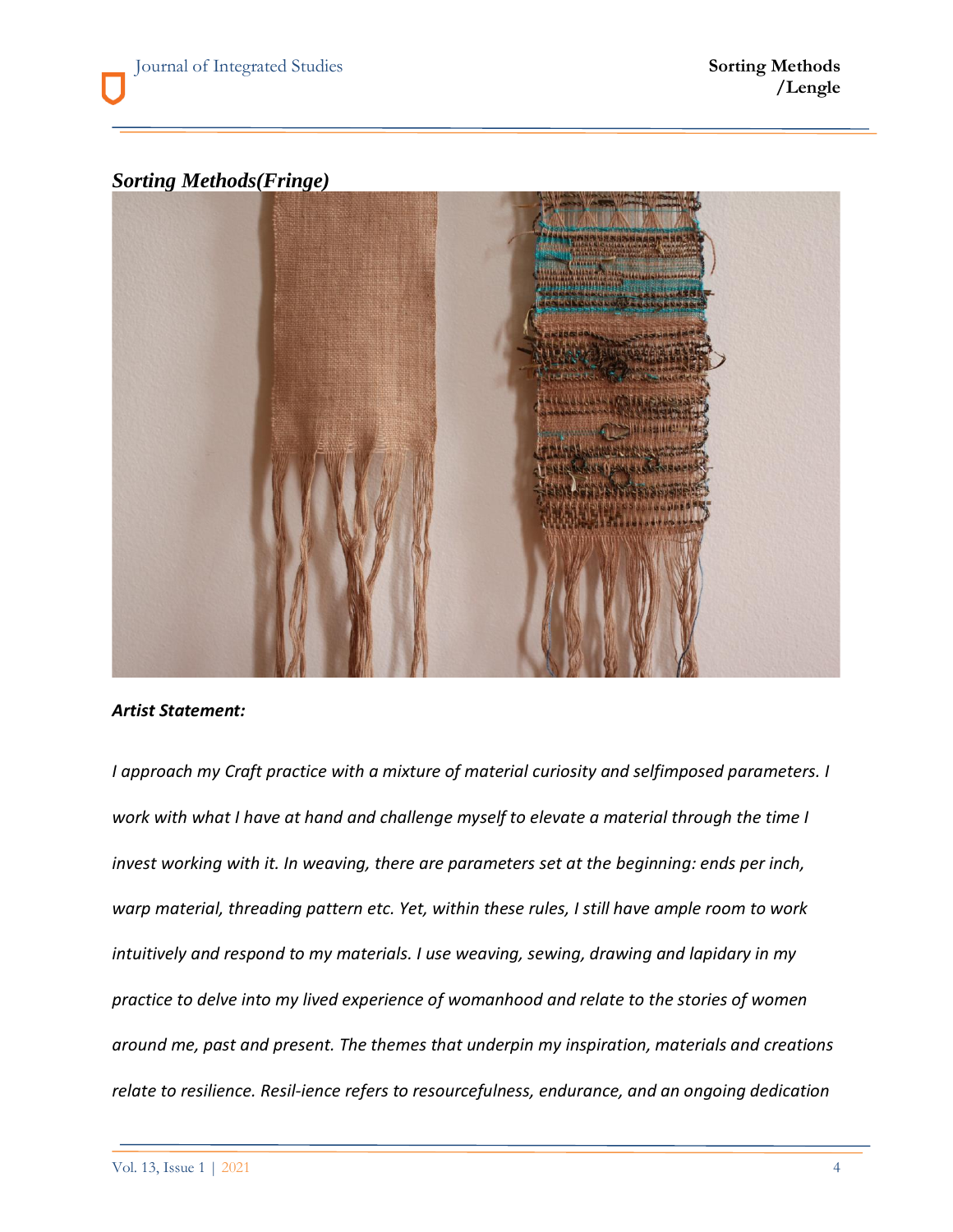*to the many mundane tasks that have been traditionally associated with 'woman's work'. "Sorting Methods" is a work comprised of two weavings hung vertically, side by side. Both weavings are the same dimensions and utilize the same amount of each of the following materials; hand spun lily cordage, cotton thread dyed with avocado pits and skins, cotton dyed with sumi ink, and blue chemically dyed cotton (loom waste from a previous work).*

*The weaving on the right took weeks to work through because of the fine details and tapestry ele-ments, while the weaving on the left took only two days to complete. The weavings could stand alone but work together to provoke viewers to compare. What do different methods of compiling the same set of materials bring to the work? While making, I thought about how information can be gathered and woven to create narratives, but conversely how information often exists in physical standalone forms. For example, a book stacked in a case or in an archive, touching other titles, but not intermingling stands alone. What are the merits of different methods of sorting information? What is your intention with the information, to integrate or to polarize? "Sorting Methods" is the physical working through of the abstract thoughts that come to visit while spending long solitary hours in the studio. Simply put, "Sorting Methods" is two versions of the same set of threads, presented side by side. The left weaving with distinct sections and the right weaving with threads intermingling.*